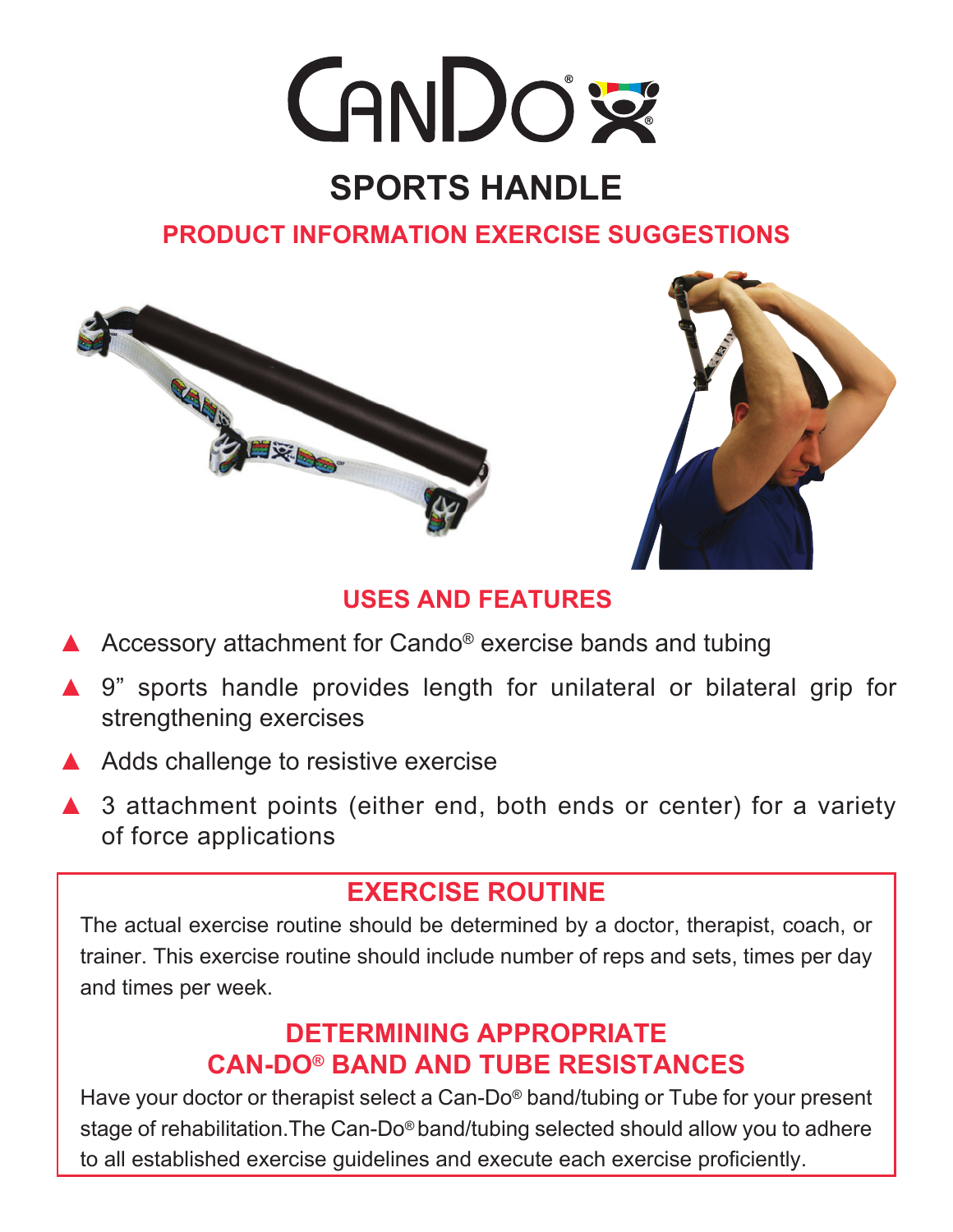# SPORTS HANDLE EXERCISE SUGGESTIONS

Attach CanDo® exercise band or tubing to one end, middle or both ends of Sports Handle, depending on desired workout.







### *Illustrations are shown with Middle Attachment*

#### **WRIST FLEXION**

*Start* **(attach Sports Handle as desired)**

 • Sit in chair facing away from and to the side of attachment site.



- Position elbow directly below shoulder and allow hand to hang unsupported in front of upper leg with palm facing up and thumb pointing outward.
- Keep foot firmly positioned on band/tubing and allow wrist to bend back and down slightly.

#### *Finish*

- Close hand, bend wrist up and back toward upper arm with thumb continuing to face outward.
- Keep upper torso stationary with buttock and lower back in contact with chair.
- Avoid bending elbow and raising lower arm from top of upper leg.
- Slowly return to starting position.
- Modify placement of band/tubing under foot if increased resistance is desired.

#### **SHOULDER FLEXION**

*Start* **(attach Sports Handle as desired)** 

 • Stand, grasp Sports Handle with hand of exercise arm and face away from attachment site.



 • Step on band/tubing with same side foot. Straighten arm and allow it to hang comfortably along side of body with palm of hand facing backward.

• Keep knees slightly bent and wrist firm.

#### *Finish*

- Lift arm up and directly forward in front of body until hand reaches shoulder height and end with palm of hand facing floor.
- Keep head and upper torso stationary and wrist firm.
- Avoid arching lower back and (or) lifting upper shoulder toward ear as arm is lifted upward.
- Slowly return to starting position.
- Move body further away from attachment site and modify placement of foot on band/tubing if increased resistance is desired.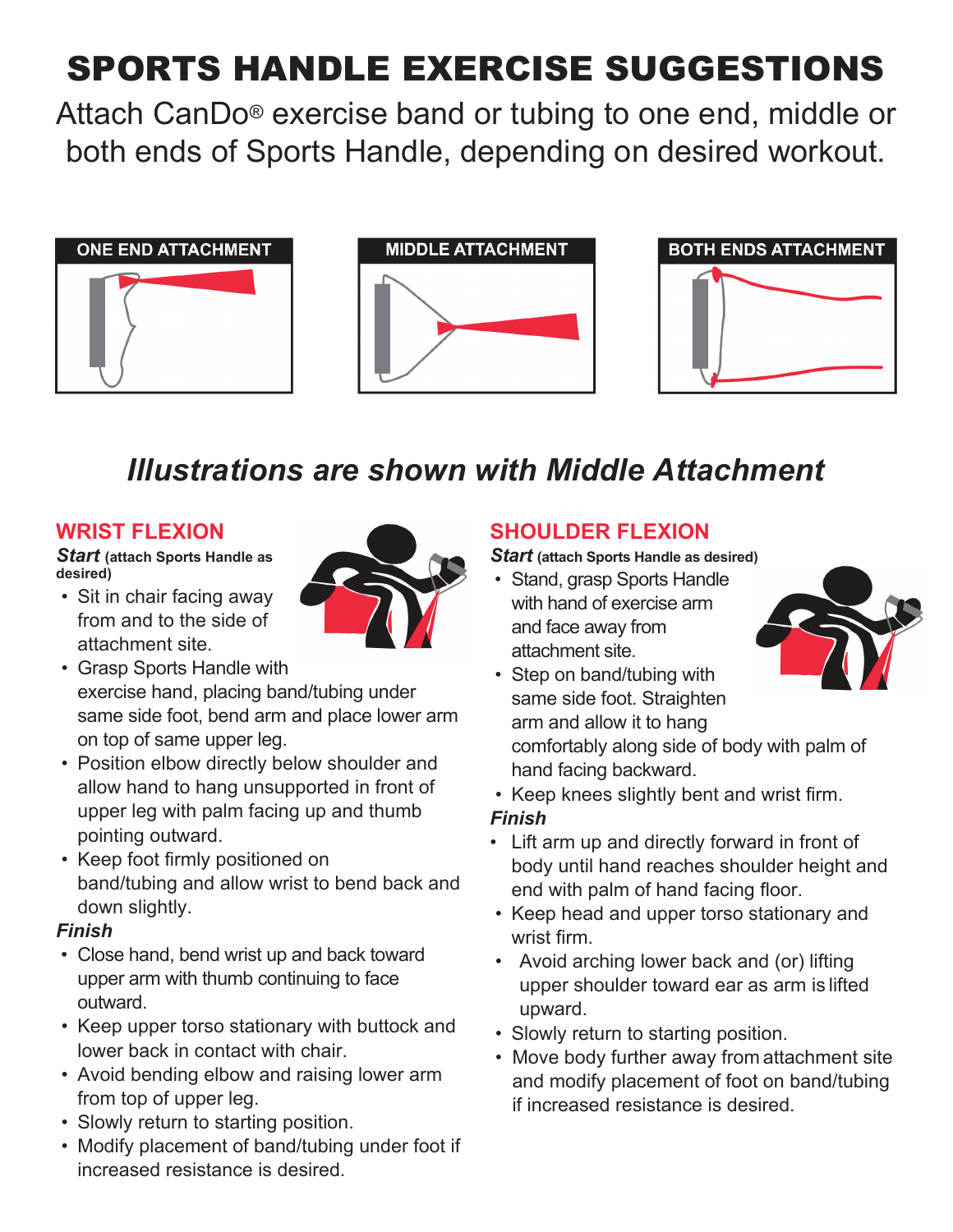#### **WRIST EXTENSION**

*Start* **(attach Sports Handle as desired)** 

- Sit in chair facing away from and to the side of attachment site.
- Grasp Sports Handle with exercise hand,



placing band/tubing under

same side foot, bend arm and place lower arm on top of same upper leg.

- Position elbow directly below shoulder and allow hand to hang unsupported in front of upper leg with palm facing up and thumb pointing inward.
- Keep foot firmly positioned on band/tubing and allow wrist to bend down and forward in front of same side of knee.

#### *Finish*

- Close hand, bend wrist up and back toward upper arm with thumb continuing to face inward.
- Keep upper torso stationary with buttock and lower back in contact with chair.
- Avoid bending elbow and raising lower arm from top of upper leg.
- Slowly return to starting position.
- Modify placement of band/tubing under foot if increased resistance is desired.

#### **ELBOW FLEXION**

#### *Start* **(attach Sports Handle as desired)**

 • Stand with exercise arm positioned furthest from attachment site and grasp Sports Handle.



• Step on band/tubing with same side foot straighten arm and allow it to hang

comfortably along side of body with palm of hand facing side of leg.

- Keep knees slightly bent and wrist firm. *Finish*
- Bend elbow and bring hand up and out in front of same side shoulder with thumb facing outward.
- Keep head stationary and wrist firm.
- Avoid moving upper arm away from side of body and (or) arching lower back as arm is bent.
- Slowly return to starting position.
- Move body further away from attachment site and modify placement of foot on band/tubing if increased resistance is required.

#### **SHOULDER ABDUCTION**

#### *Start* (**attach Sports Handle as desired**)

 • Stand with exercise arm positioned furthest from attachment site. Grasp Sports Handle and step on band/ tubing with foot furthest from attachment site.



- Straighten exercise arm and allow it to hang comfortably along side of body with palm of hand facing body.
- Keep knees slightly bent and wrist firm.

#### *Finish*

- Lift arm up and directly out from side of body until hand reaches shoulder height and end with palm of hand facing floor.
- Keep head stationary and wrist firm.
- Avoid bending upper torso toward attachment site as arm is lifted away from side of body .
- Slowly return to starting position.
- Move body further away from attachment site and modify placement of foot on band/tubing if increased resistance is desired.

#### **SHOULDER HORIZONTAL EXTENSION**

*Start* **(attach Sports Handle as desired)**

• Stand with exercise arm positioned furthest from attachment site and grasp Sports Handle.



- Straighten exercise arm across front of body at shoulder height with hand positioned directly out in front of opposite side shoulder and palm facing backward.
- Keep knees slightly bent, arm straight and wrist firm.